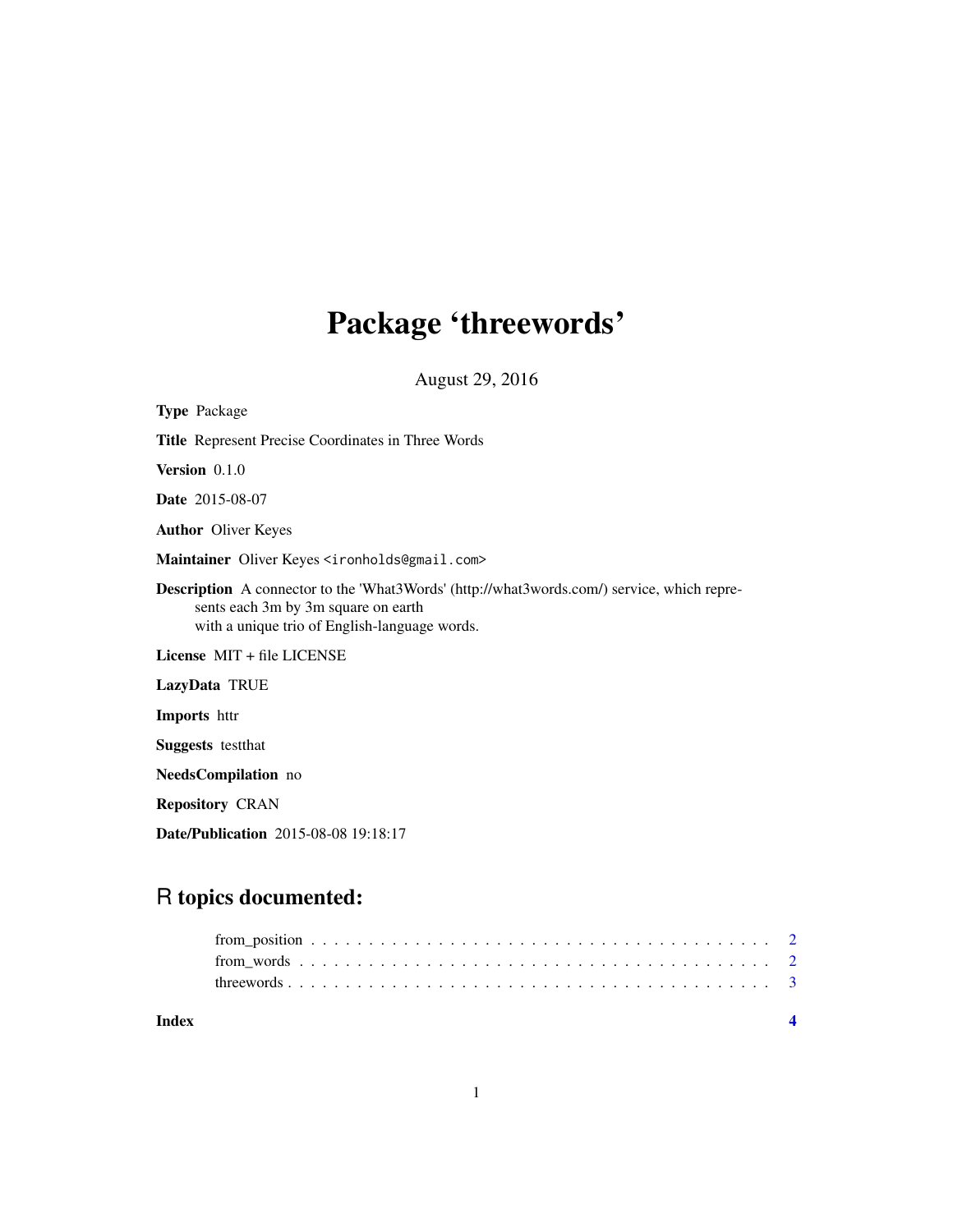<span id="page-1-1"></span><span id="page-1-0"></span>

# Description

from\_position takes latitude/longitude pair (or sequence of them) and resolves them to a word cluster used by what3words.

# Usage

```
from_position(key, positions, ...)
```
#### Arguments

| kev                     | an API key obtained from what3words.                                                                                   |
|-------------------------|------------------------------------------------------------------------------------------------------------------------|
| positions               | either a vector containing a single latitude/longitude pair, or a <i>list</i> of vectors for<br>vectorised operations. |
| $\cdot$ $\cdot$ $\cdot$ | further arguments to pass to httr's GET.                                                                               |

#### Value

A list containing the words, positions and language of those words.

#### See Also

[from\\_position](#page-1-1) for the opposite operation.

# Examples

```
## Not run:
# Ask for a single set of words from the what3words API (note: this requires an API key.
# Don't actually use 'ANAPIKEY'.)
results <- from_position(key = "ANAPIKEY", positions = c(6.385336,-36.293769))
## End(Not run)
```
from\_words *Resolve Three Identifying Words to a Position*

# Description

from\_words takes a word cluster used by what3words and converts them back into latitude/longitude pairs.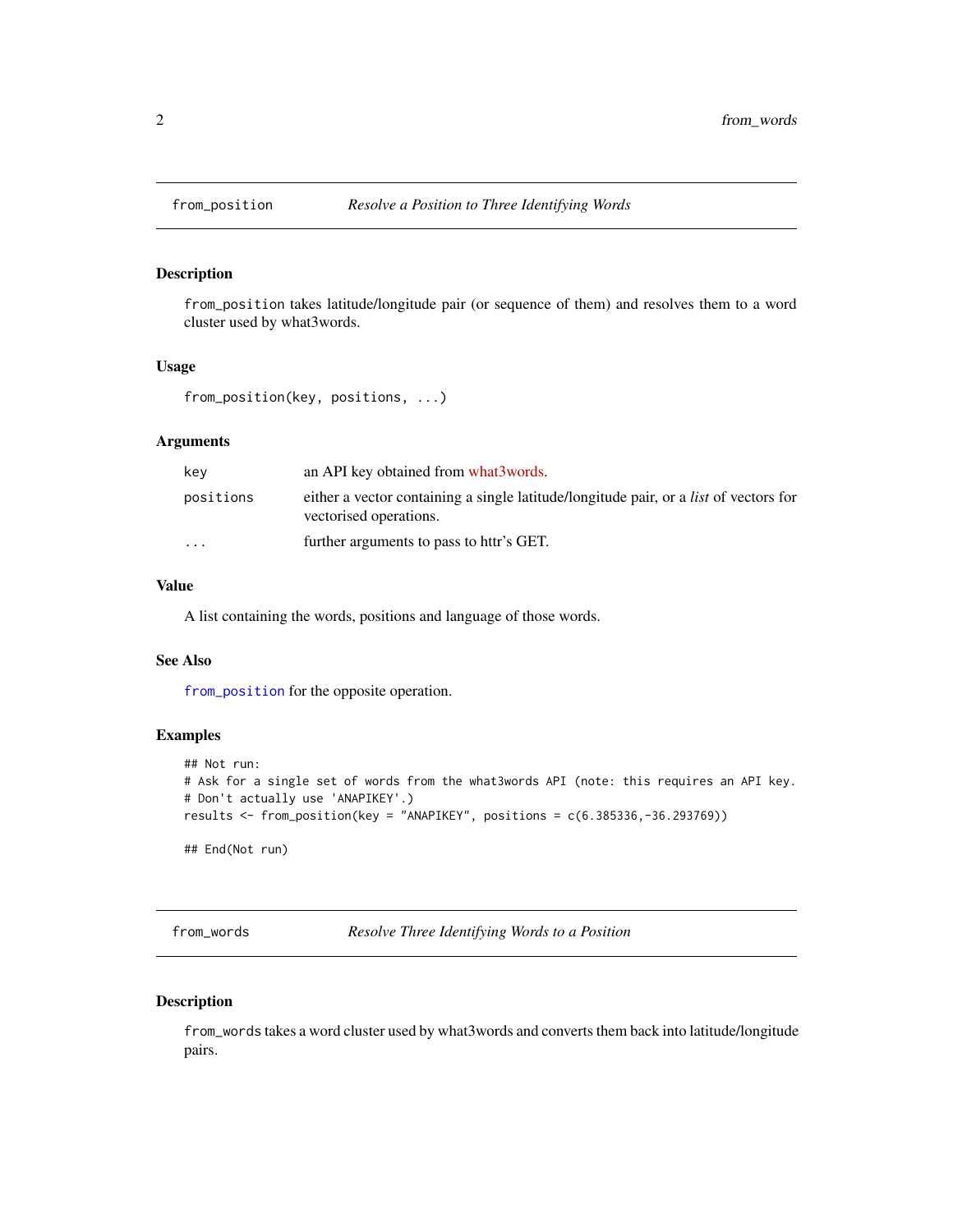#### <span id="page-2-0"></span>threewords 3

# Usage

from\_words(key, words, ...)

### Arguments

| kev                     | an API key obtained from what3words.                                                                                      |
|-------------------------|---------------------------------------------------------------------------------------------------------------------------|
| words                   | either a vector of words, for a single latitude/longitude pair, or a <i>list</i> of vectors<br>for vectorised operations. |
| $\cdot$ $\cdot$ $\cdot$ | further arguments to pass to httr's GET.                                                                                  |

# Value

A list containing the words, positions and language of those words.

#### See Also

[from\\_position](#page-1-1) for the opposite operation.

# Examples

```
## Not run:
# Ask for a single lat/long pair from the what3words API (note: this requires an API key.
# Don't actually use 'ANAPIKEY'.)
results <- from_words(key = "ANAPIKEY", words = c("turnip","basil","fruit"))
```
## End(Not run)

threewords *Represent Precise Coordinates as Three Words*

### Description

This package provides a connector to [What3Words,](http://what3words.com/) a database that represents 3mx3m geographic areas as unique chains of 3 words